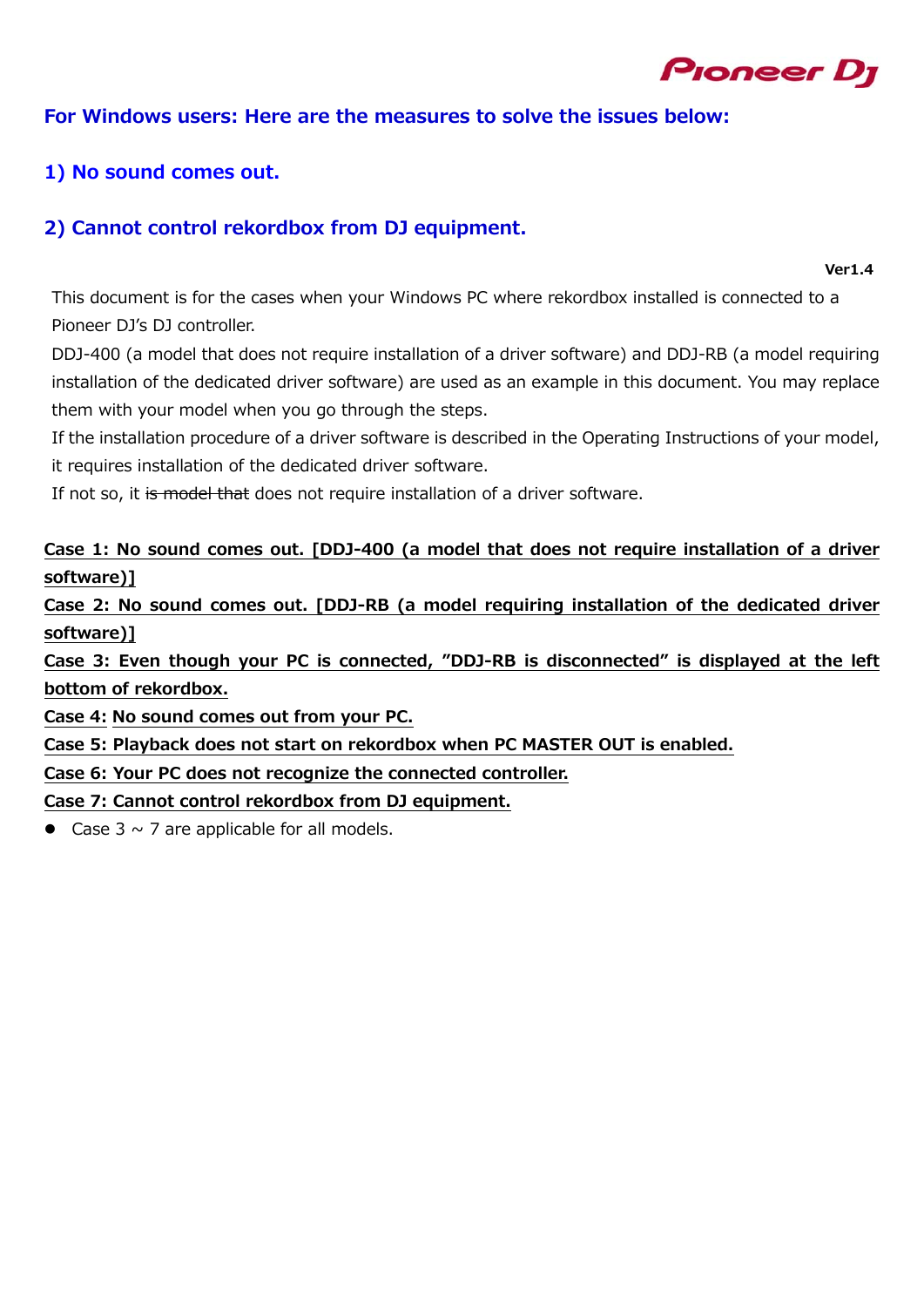

### **Case 1: No sound comes out. [DDJ-400 (a model that does not require installation of**

### **a driver software)]**

Open [Preferences]  $\rightarrow$  [Audio] in rekordbox to check the settings. Select DDJ-400 (DDJ-400 WASAPI) connected to your PC.

Check the output channels as below.

- Master Output : DDJ-400 WASAPI: MASTER
- Headphones Output : DDJ-400 WASAPI:PHONES
	-

| <b>Preferences</b>     |                                                                                                                      |                    |          |                         |         |          |
|------------------------|----------------------------------------------------------------------------------------------------------------------|--------------------|----------|-------------------------|---------|----------|
|                        |                                                                                                                      |                    |          | $\bullet\bullet\bullet$ |         |          |
| View<br>Audio          | Analysis                                                                                                             | Controller         | Keyboard | Advanced                | License | Lighting |
| Metronome              | Click Sound 01                                                                                                       |                    |          |                         |         | $\Box$   |
| Audio                  | DDJ-400 WASAPI                                                                                                       |                    |          |                         |         | Ω        |
|                        | <b>Windows Audio</b>                                                                                                 |                    |          |                         |         |          |
| Sample Rate            | DDJ-400 WASAPI<br>Realtek Digital Output (Realtek High Definition Audio)<br>Speakers (Realtek High Definition Audio) |                    |          |                         |         |          |
| Buffer size            | ASIO<br>Realtek ASIO                                                                                                 |                    |          |                         |         |          |
| Mixer Mode             | lnternal                                                                                                             | $\bigcap$ External |          |                         |         |          |
| Input channels         | Input Record                                                                                                         |                    |          |                         |         |          |
| <b>Setting Utility</b> | MASTER OUT                                                                                                           |                    |          |                         |         |          |
| Output channels        | Master Output<br>DDJ-400 WASAPI: MASTER                                                                              |                    |          |                         | $\Box$  |          |
|                        | Headphones Output<br>DDJ-400 WASAPI: PHONES                                                                          |                    |          |                         | Ω       |          |
|                        | <b>Booth Output</b>                                                                                                  |                    |          |                         |         |          |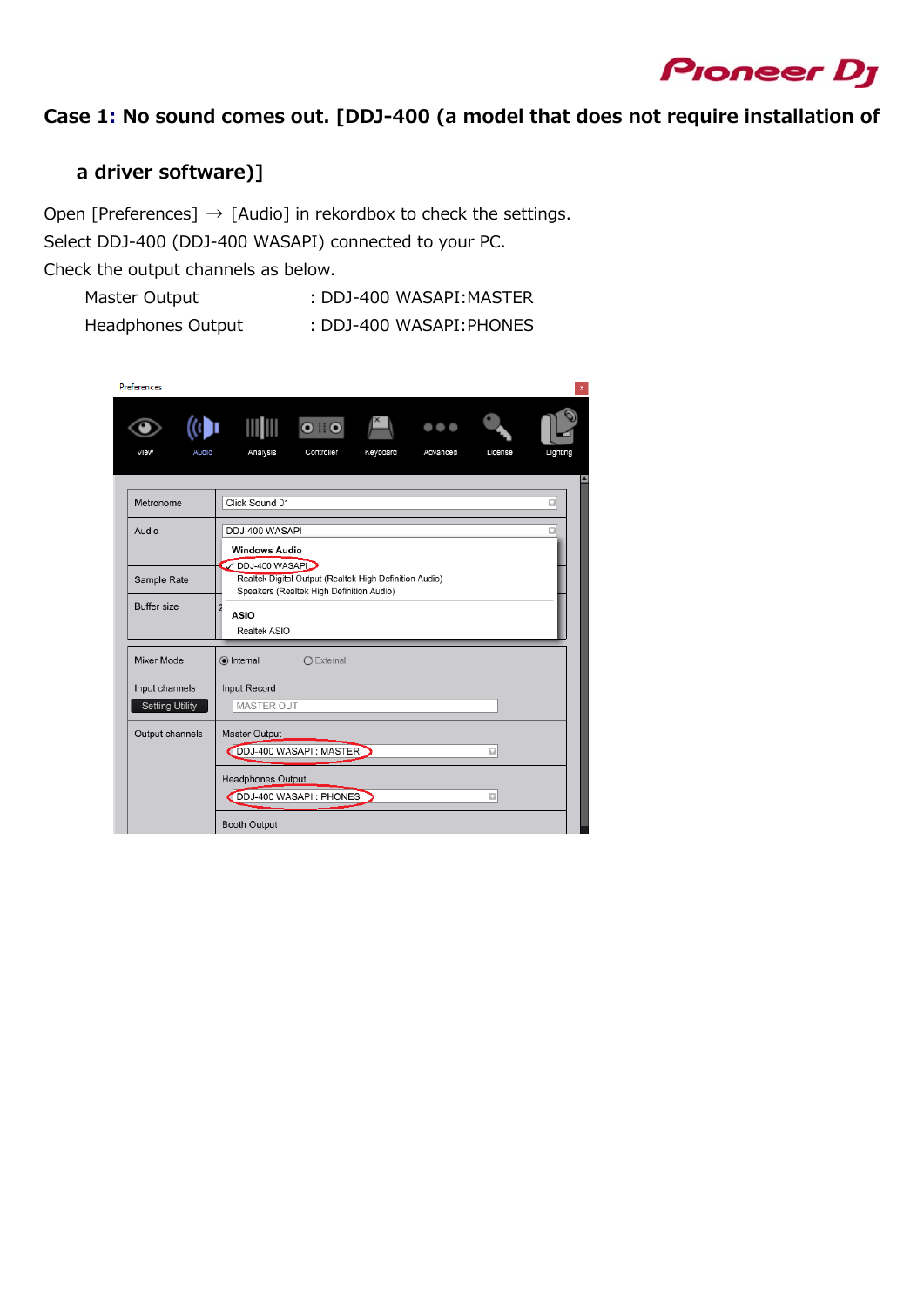

### **Case 2: No sound comes out. [DDJ-RB (a model requiring installation of the**

### **dedicated driver software)]**

Open [Preferences]  $\rightarrow$  [Audio] in rekordbox to check the settings.

Select the driver software for the DDJ-RB (DDJ-RB ASIO) connected to your PC.

Check the output channels as below.

Master Output : DDJ-RB ASIO: MASTER Headphones Output : DDJ-RB ASIO:PHONES

| Preferences                       |                                                                                               |  |  |  |  |  |
|-----------------------------------|-----------------------------------------------------------------------------------------------|--|--|--|--|--|
| View                              | $\bullet\bullet\bullet$<br>Analysis<br>Keyboard<br>License<br>Audio<br>Controller<br>Advanced |  |  |  |  |  |
|                                   |                                                                                               |  |  |  |  |  |
| Metronome                         | Click Sound 01<br>$\Box$                                                                      |  |  |  |  |  |
| Audio                             | <b>DDJ-RB ASIO</b><br>$\Box$                                                                  |  |  |  |  |  |
|                                   | <b>Windows Audio</b>                                                                          |  |  |  |  |  |
| Sample Rate                       | Line (3- PIONEER DJ DDJ-RB)<br>Speaker (Realtek High Definition Audio)                        |  |  |  |  |  |
| <b>Buffer size</b><br>$\boxed{7}$ | <b>ASIO</b><br>DDJ-RB ASIO                                                                    |  |  |  |  |  |
| Mixer Mode                        | (a) Internal<br>$O$ External                                                                  |  |  |  |  |  |
| Input channels                    | <b>Input Record</b>                                                                           |  |  |  |  |  |
| <b>Setting Utility</b>            | <b>MASTER OUT</b>                                                                             |  |  |  |  |  |
| Output channels                   | <b>Master Output</b>                                                                          |  |  |  |  |  |
|                                   | <b>DDJ-RB ASIO: MASTER</b><br>$\Omega$                                                        |  |  |  |  |  |
|                                   | <b>Headphones Output</b>                                                                      |  |  |  |  |  |
|                                   | <b>DDJ-RB ASIO: PHONES</b><br>C)                                                              |  |  |  |  |  |

If the following error message is displayed when you selected the driver software for the DDJ-RB:

| Error while opening "DDJ-RB ASIO" |
|-----------------------------------|
| Error while opening               |
|                                   |
| OK                                |

Please follow the steps below to check the installation status of the driver software.

Open [Control Panel]  $\rightarrow$  [Device Manager]  $\rightarrow$  [Sound, video and game controllers]. Check items related to DDJ-RB.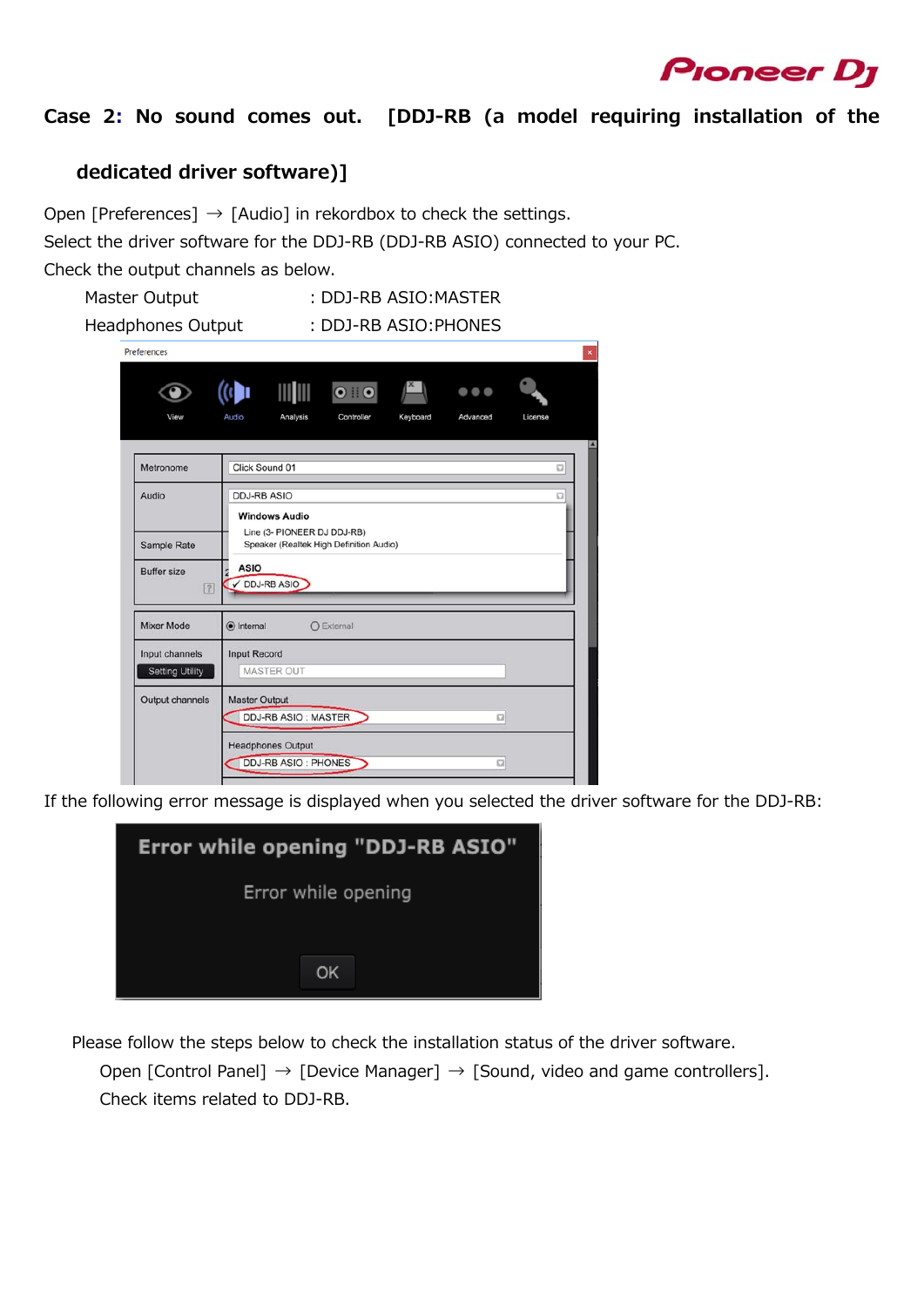# Pioneer D

## **· If a warning icon "**  $\mathbf{I}$  " is displayed on [PIONEER DJ DDJ-RB]

Select the [PIONEER DJ DDJ-RB] and right-click it to show the properties. Click the [General] tab to check the Device status.

Please follow the instructions below if an error code is displayed on the Device status. If **Code 52** is displayed:

Windows may not verify the digital signature of the driver software.

#### **[Windows10]**

Download the latest driver software for Windows10 from Pioneer DJ support site. \*Pioneer DJ support site (https://www.pioneerdj.com/en/support/software/) Reinstall the driver software following "*How to reinstall the driver software"* below.

#### **[Windows7]**

The following update program needs to be applied:

・Security Update for Windows 7 for x64-based Systems (KB3033929)

Update OS using Windows Update.

 After applying the Security Update for Windows 7 x64-based Systems, reinstall the driver software by following "*How to reinstall the driver software"* below.

#### **・ In the below cases:**

- **Other error codes are shown:**
- **A warning icon is displayed on [Other devices]**
- **[PIONEER DJ DDJ-RB] is not included in the list**

Reinstall the driver software following "*How to reinstall the driver software"* below.

Mice and other pointing devices Monitors > Network adapters  $\vee$   $\mathbb{R}^{\circ}$  Other devices **DDJ-RB Fill** Print queues  $\triangleright$  **Processors** 

#### **[How to reinstall the driver software]**

Follow the instructions below to reinstall the driver software.

- 1. Disconnect the DDJ-RB from your PC.
- 2. Close rekordbox.
- 3. Open [Control Panel]  $\rightarrow$  [Programs and Features] and uninstall the DDJ-RB driver software.
- 4. Reboot Windows.
- 5. Install the DDJ-RB driver software.
- 6. Connect the DDJ-RB to your PC.
- 7. Relaunch rekordbox.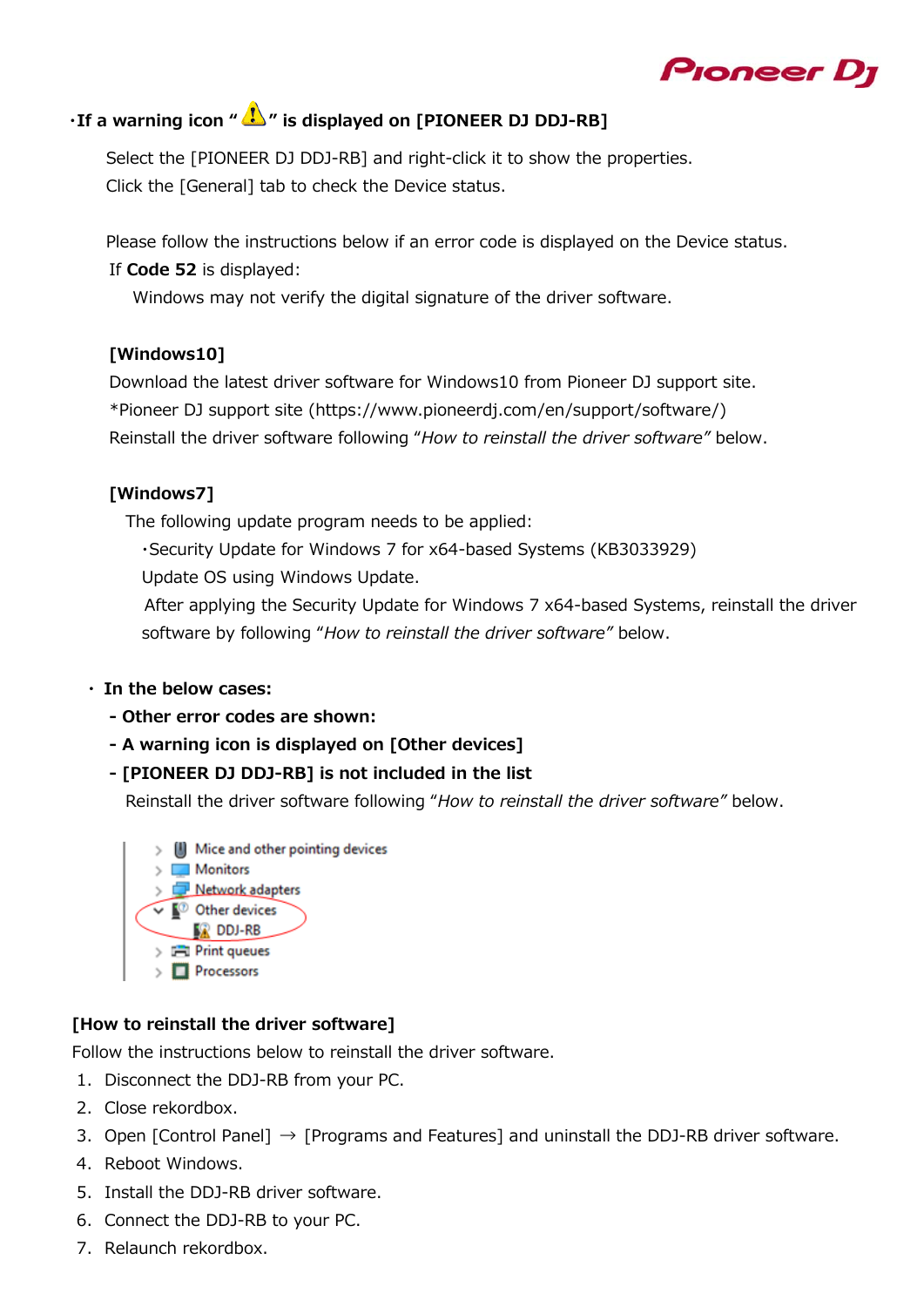

#### **・ Issues not applicable to the above**

Go to "*Case 4: No sound comes out from your PC* " "1. Check the default device selected in the [Sound] panel".

#### **Case 3: Even though your PC is connected, "DDJ-RB is disconnected" is displayed at**

#### **the left bottom of rekordbox.**

・Try a different USB port on the PC. Or, change USB cables and connect them again.

#### **Case 4: No sound comes out from your PC.**

#### **1. Check the default device selected in the [Sound] panel**

Close rekordbox.

Open [Control Panel]  $\rightarrow$  [Hardware and Sound]  $\rightarrow$  [Sound].

 Click the [Playback] tab in the [Sound] panel to check what is selected as Default Device with a green check mark.



When DDJ-RB is selected as "Default Device", click a built-in device in your PC other than the DDJ-RB and click [Set Default].

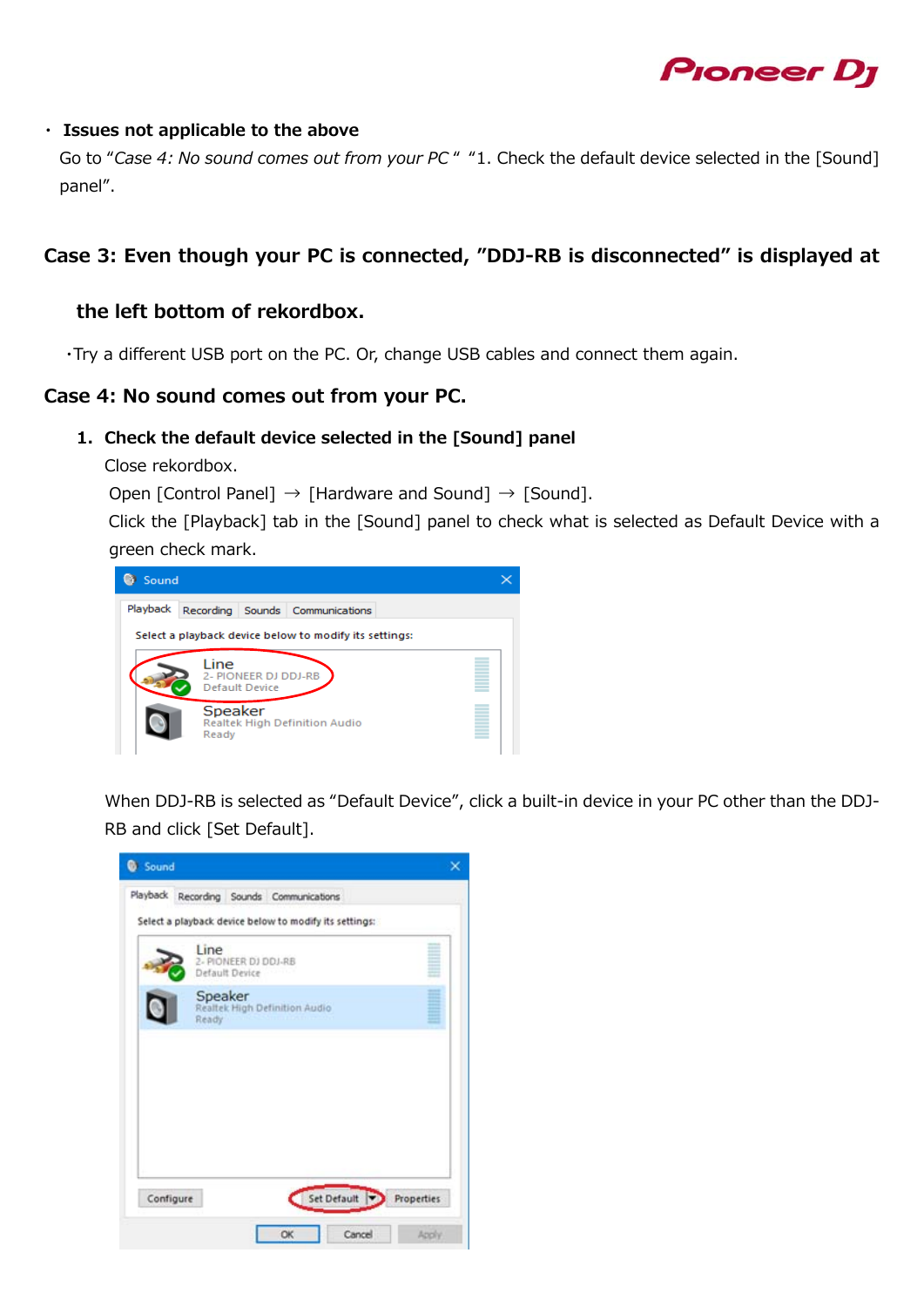

⇒ The selected device is now the Default Device and the green tick icon is displayed on it.



Close the Sound dialog box and the Control Panel window. Relaunch rekordbox.

**2. Audio output setting in rekordbox [Preferences]** 

Turn on PC MASTER OUT (Make sure the icon below is lit).

rekordbox Ver4.5.0 or lower



rekordbox Ver5.0.0 or higher



Open [Preferences] in rekordbox and select [Audio]  $\rightarrow$  [Output channels]  $\rightarrow$  [Master Output] and click the drop-down menu to select a device for output destination of your PC.

| <b>Mixer Mode</b>                        | lnternal<br>○ External                                                                                                                                                                                                                                              |
|------------------------------------------|---------------------------------------------------------------------------------------------------------------------------------------------------------------------------------------------------------------------------------------------------------------------|
| Input channels<br><b>Setting Utility</b> | <b>Input Record</b><br><b>MASTER OUT</b>                                                                                                                                                                                                                            |
| Output channels                          | <b>Master Output</b><br>DDJ-RB ASIO: MASTER + Speaker (Realtek High Definition Audio)<br>Hel<br>DDJ-RB ASIO: MASTER + Headerphone (Realtek High Definition Audio)<br>V DDJ-RB ASIO : MASTER + Speaker (Realtek High Definition Audio)<br><b>DDJ-RB ASIO: PHONES</b> |
|                                          | <b>Booth Output</b><br>C                                                                                                                                                                                                                                            |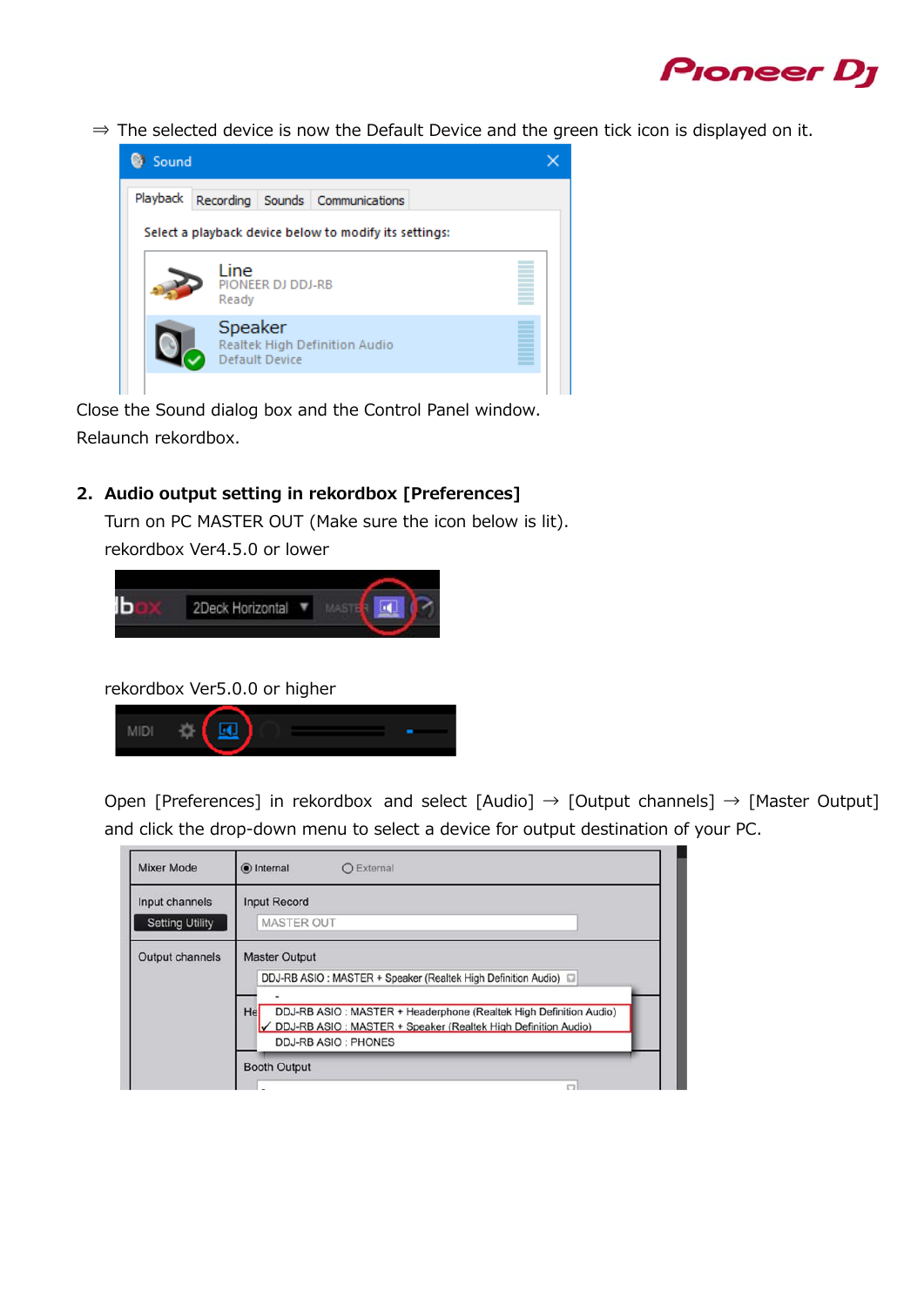# **Proneer Dy**

#### e.g. DDJ-400

| Mixer Mode                               | lnternal<br>External                                                                                                                                                                    |  |
|------------------------------------------|-----------------------------------------------------------------------------------------------------------------------------------------------------------------------------------------|--|
| Input channels<br><b>Setting Utility</b> | Input Record<br><b>MASTER OUT</b>                                                                                                                                                       |  |
| Output channels                          | Master Output<br>DDJ-400 WASAPI: MASTER + Realtek Digital Output (Realtek High Definition Au a                                                                                          |  |
|                                          | √ DDJ-400 WASAPI : MASTER + Realtek Digital Output (Realtek High Definition Audio)<br>He<br>DDJ-400 WASAPI: MASTER + Speakers (Realtek High Definition Audio)<br>DDJ-400 WASAPI: PHONES |  |
|                                          | <b>Booth Output</b>                                                                                                                                                                     |  |

**Case 5: Playback does not start on rekordbox when PC MASTER OUT is enabled.**

**・ Check the default format (sample rate) in the [Sound] panel** 

Close rekordbox.

```
Open [Control Panel] \rightarrow [Hardware and Sound] \rightarrow [Sound].
```
Select [Speaker] and click [Properties].

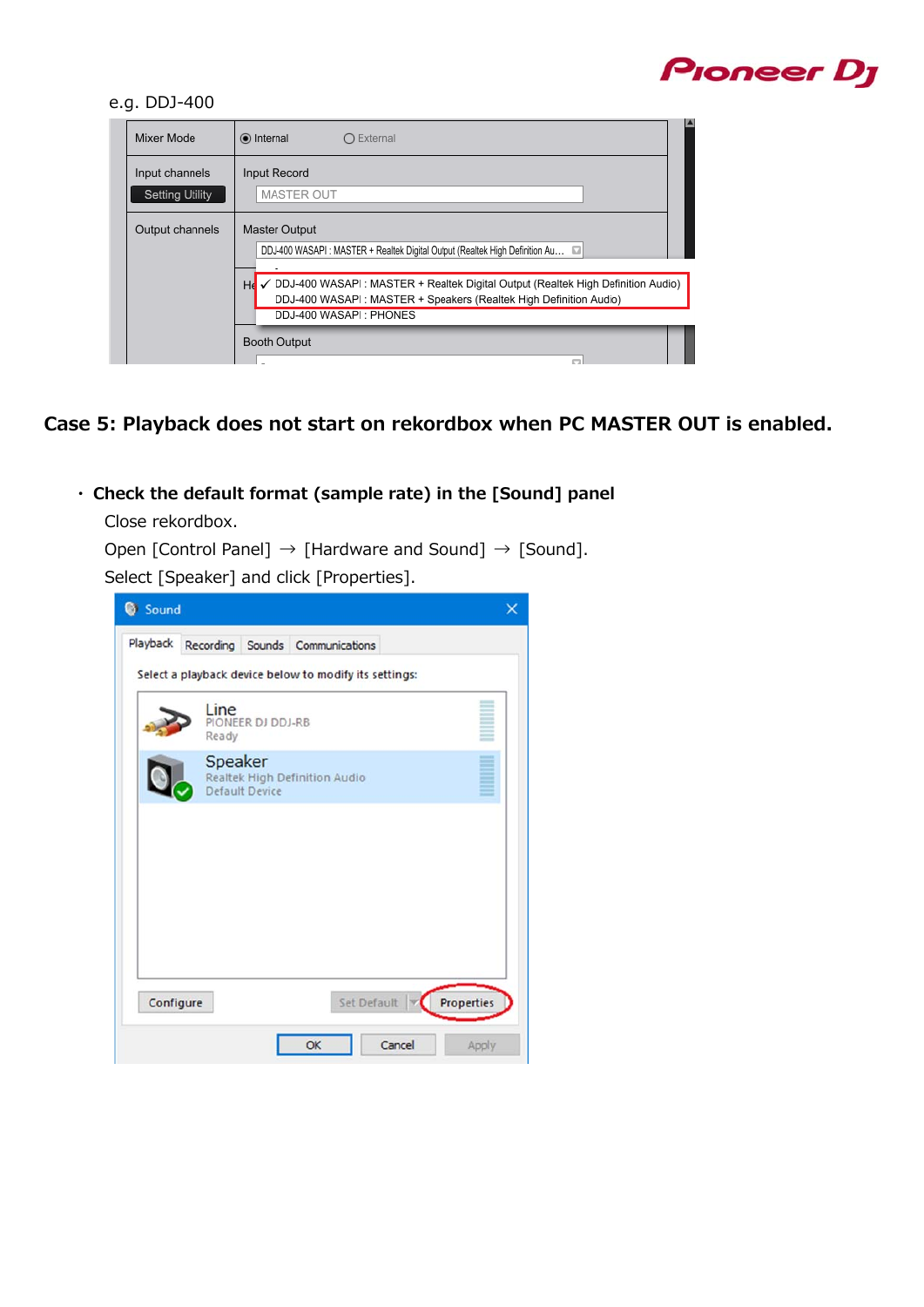# Pioneer D<sub>i</sub>

Open [Speaker]  $\rightarrow$  [Advanced]  $\rightarrow$  [Default Format].



When you select 192000 Hz or 96000 Hz sample rate, playback may not start on rekordbox due to heavy load on your PC.

Select 48000 Hz or 44100 Hz sample rate for the speaker.

#### **Case 6: Your PC does not recognize the connected controller.**

Please follow the steps below to check the installation status of the driver software.

Open [Control Panel] → [Device Manager] → [Universal Serial Bus controllers].

If a warning icon  $\sqrt[n]{\cdot}$  is displayed on [USB Composite Device]



Disconnect the controller from the PC and uninstall the device driver software on the controller.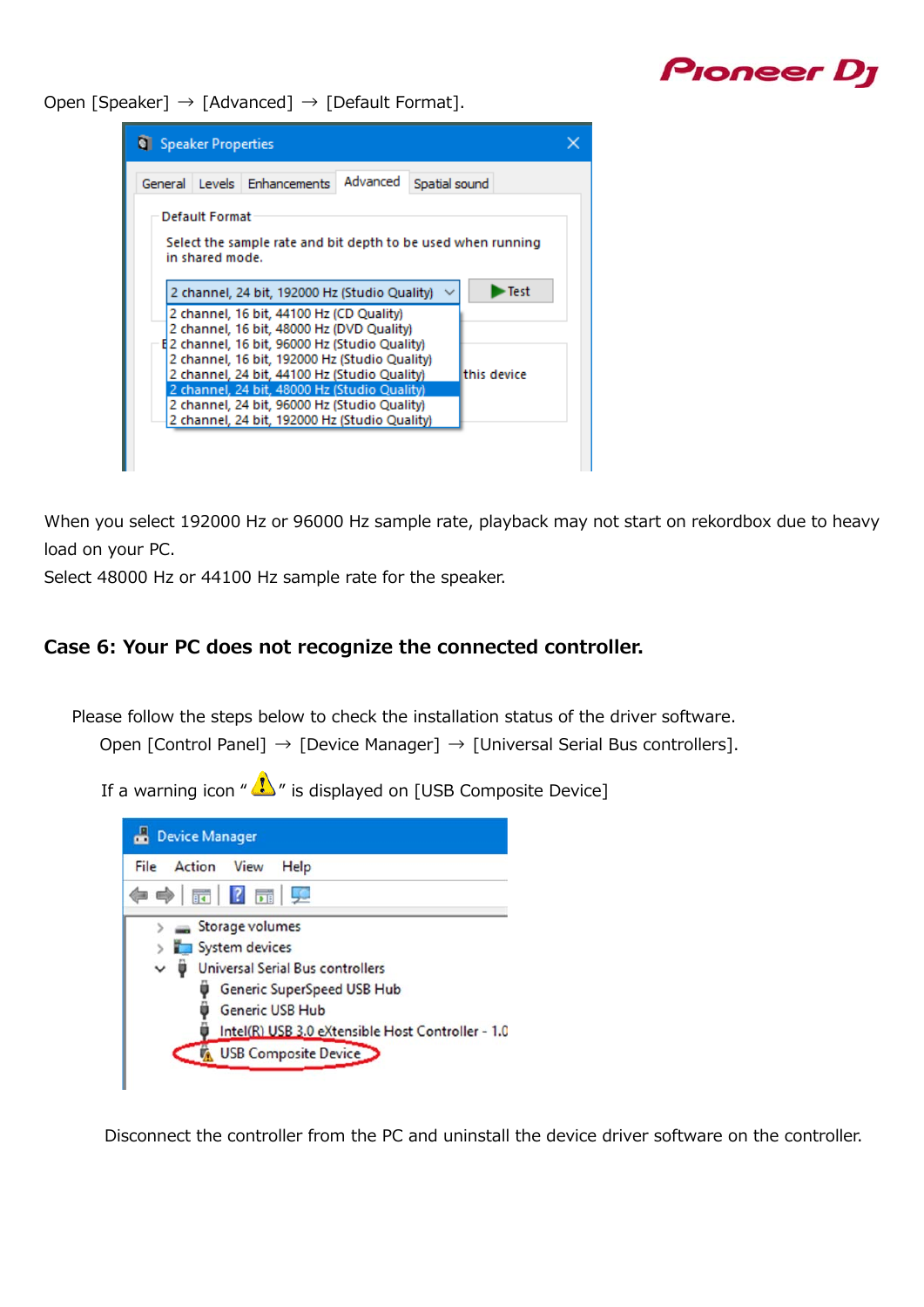

Click [View] in [Device Manager] and select [Show hidden devices].



In [Audio input and outputs], [Sound, video and game controller] and [Other devices], select **DDJ-RB,**  right click it and select [Uninstall device].

| <b>Device Manager</b>                                                                                                  |                                               |  |  |  |
|------------------------------------------------------------------------------------------------------------------------|-----------------------------------------------|--|--|--|
| File Action View<br>Help                                                                                               |                                               |  |  |  |
| $\Rightarrow$ $\boxed{\mathbf{c}}$ $\boxed{\mathbf{e}}$ $\boxed{\mathbf{c}}$ $\boxed{\mathbf{c}}$ $\boxed{\mathbf{c}}$ |                                               |  |  |  |
| <b>Exit Sensors</b><br>Software devices<br>I Sound, video and game controllers                                         |                                               |  |  |  |
| DDJ-RB<br>High De                                                                                                      | Update driver                                 |  |  |  |
| High De<br>Intel Wil<br>Intel Wil                                                                                      | Uninstall device<br>Scan for hardware changes |  |  |  |
| Microsc<br>Microce                                                                                                     | <b>Properties</b>                             |  |  |  |

In [Universal Serial Bus controllers], uninstall all of the [USB Composite Device] whose icons are grayed out.



After uninstalling the devices, please restart the PC.

After starting the PC, reinstall the driver software following "*How to reinstall the driver software".*